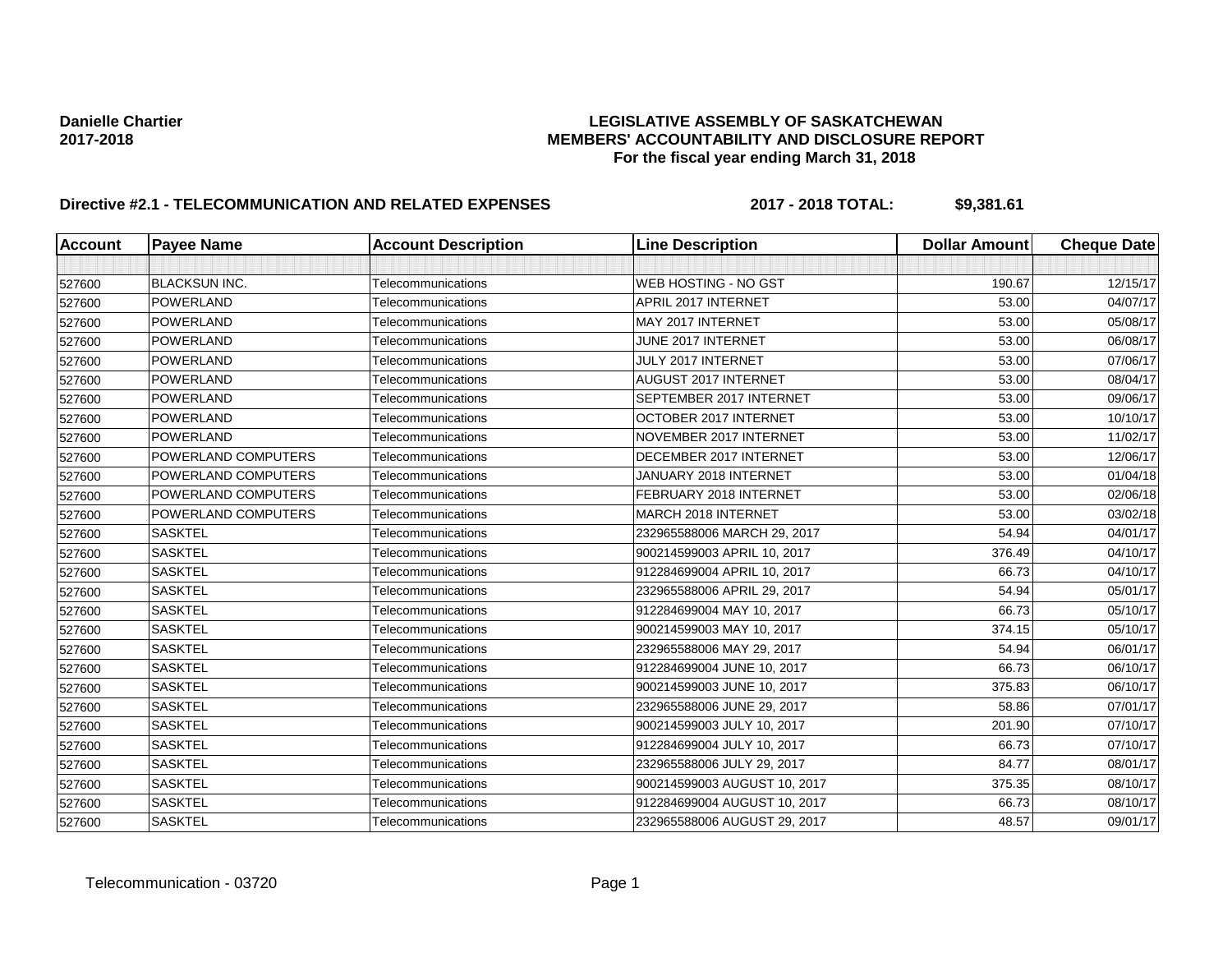## **Danielle Chartier LEGISLATIVE ASSEMBLY OF SASKATCHEWAN 2017-2018 MEMBERS' ACCOUNTABILITY AND DISCLOSURE REPORT For the fiscal year ending March 31, 2018**

# **Directive #2.1 - TELECOMMUNICATION AND RELATED EXPENSES 2017 - 2018 TOTAL: \$9,381.61**

| <b>Account</b> | <b>Payee Name</b>             | <b>Account Description</b> | <b>Line Description</b>         | <b>Dollar Amount</b> | <b>Cheque Date</b> |
|----------------|-------------------------------|----------------------------|---------------------------------|----------------------|--------------------|
|                |                               |                            |                                 |                      |                    |
| 527600         | <b>SASKTEL</b>                | Telecommunications         | 912284699004 SEPTEMBER 10, 2017 | 66.73                | 09/10/17           |
| 527600         | <b>SASKTEL</b>                | Telecommunications         | 900214599003 SEPTEMBER 10, 2017 | 382.99               | 09/10/17           |
| 527600         | <b>SASKTEL</b>                | Telecommunications         | 232965588006 SEPTEMBER 29, 2017 | 48.57                | 10/01/17           |
| 527600         | <b>SASKTEL</b>                | Telecommunications         | 912284699004 OCTOBER 10, 2017   | 66.73                | 10/10/17           |
| 527600         | <b>SASKTEL</b>                | Telecommunications         | 900214599003 OCTOBER 10, 2017   | 379.44               | 10/10/17           |
| 527600         | <b>SASKTEL</b>                | Telecommunications         | 232965588006 OCTOBER 29, 2017   | 49.54                | 11/01/17           |
| 527600         | <b>SASKTEL</b>                | Telecommunications         | 912284699004 NOVEMBER 10, 2017  | 66.73                | 11/10/17           |
| 527600         | <b>SASKTEL</b>                | Telecommunications         | 900214599003 NOVEMBER 10, 2017  | 377.58               | 11/10/17           |
| 527600         | <b>SASKTEL</b>                | Telecommunications         | 232965588006 NOVEBMER 29, 2017  | 48.57                | 12/01/17           |
| 527600         | <b>SASKTEL</b>                | Telecommunications         | 232965588006 DECEMBER 29, 2017  | 48.57                | 01/01/18           |
| 527600         | <b>SASKTEL</b>                | Telecommunications         | 912284699004 DECEMBER 10, 2017  | 66.73                | 01/01/18           |
| 527600         | <b>SASKTEL</b>                | Telecommunications         | 900214599003 DECEMBER 10, 2017  | 376.78               | 01/01/18           |
| 527600         | <b>SASKTEL</b>                | Telecommunications         | 900214599003 JANUARY 10, 2018   | 375.59               | 01/10/18           |
| 527600         | <b>SASKTEL</b>                | Telecommunications         | 912284699004 JANUARY 10, 2018   | 66.73                | 01/10/18           |
| 527600         | <b>SASKTEL</b>                | Telecommunications         | 232965588006 JANUARY 29, 2018   | 48.91                | 02/01/18           |
| 527600         | <b>SASKTEL</b>                | Telecommunications         | 900214599003 FEBRUARY 10, 2018  | 382.79               | 02/10/18           |
| 527600         | <b>SASKTEL</b>                | Telecommunications         | 912284699004 FEBRUARY 10, 2018  | 66.73                | 02/10/18           |
| 527600         | <b>SASKTEL</b>                | Telecommunications         | 232965588006 FEBRUARY 28, 2018  | 48.91                | 03/01/18           |
| 527600         | <b>SASKTEL</b>                | Telecommunications         | 900214599003 MARCH 10, 2018     | 382.48               | 03/10/18           |
| 527600         | <b>SASKTEL</b>                | Telecommunications         | 912284699004 MARCH 10, 2018     | 66.73                | 03/10/18           |
| 527600         | <b>SASKTEL</b>                | Telecommunications         | 232965588006 MARCH 29, 2018     | 48.91                | 03/29/18           |
| 527600         | <b>WHOLE WHEAT WEB DESIGN</b> | Telecommunications         | <b>WEBSITE MAINTENANCE</b>      | 97.52                | 12/01/17           |
| 530600         | <b>SASKTEL</b>                | Placement - Tender Ads     | 900214599003 APRIL 10, 2017     | 201.90               | 04/10/17           |
| 530600         | <b>SASKTEL</b>                | Placement - Tender Ads     | 900214599003 MAY 10, 2017       | 201.90               | 05/10/17           |
| 530600         | <b>SASKTEL</b>                | Placement - Tender Ads     | 900214599003 JUNE 10, 2017      | 201.90               | 06/10/17           |
| 530600         | <b>SASKTEL</b>                | Placement - Tender Ads     | 900214599003 JULY 10, 2017      | 375.39               | 07/10/17           |
| 530600         | <b>SASKTEL</b>                | Placement - Tender Ads     | 900214599003 AUGUST 10, 2017    | 201.90               | 08/10/17           |
| 530600         | <b>SASKTEL</b>                | Placement - Tender Ads     | 900214599003 SEPTEMBER 10, 2017 | 201.90               | 09/10/17           |
| 530600         | <b>SASKTEL</b>                | Placement - Tender Ads     | 900214599003 OCTOBER 10, 2017   | 201.90               | 10/10/17           |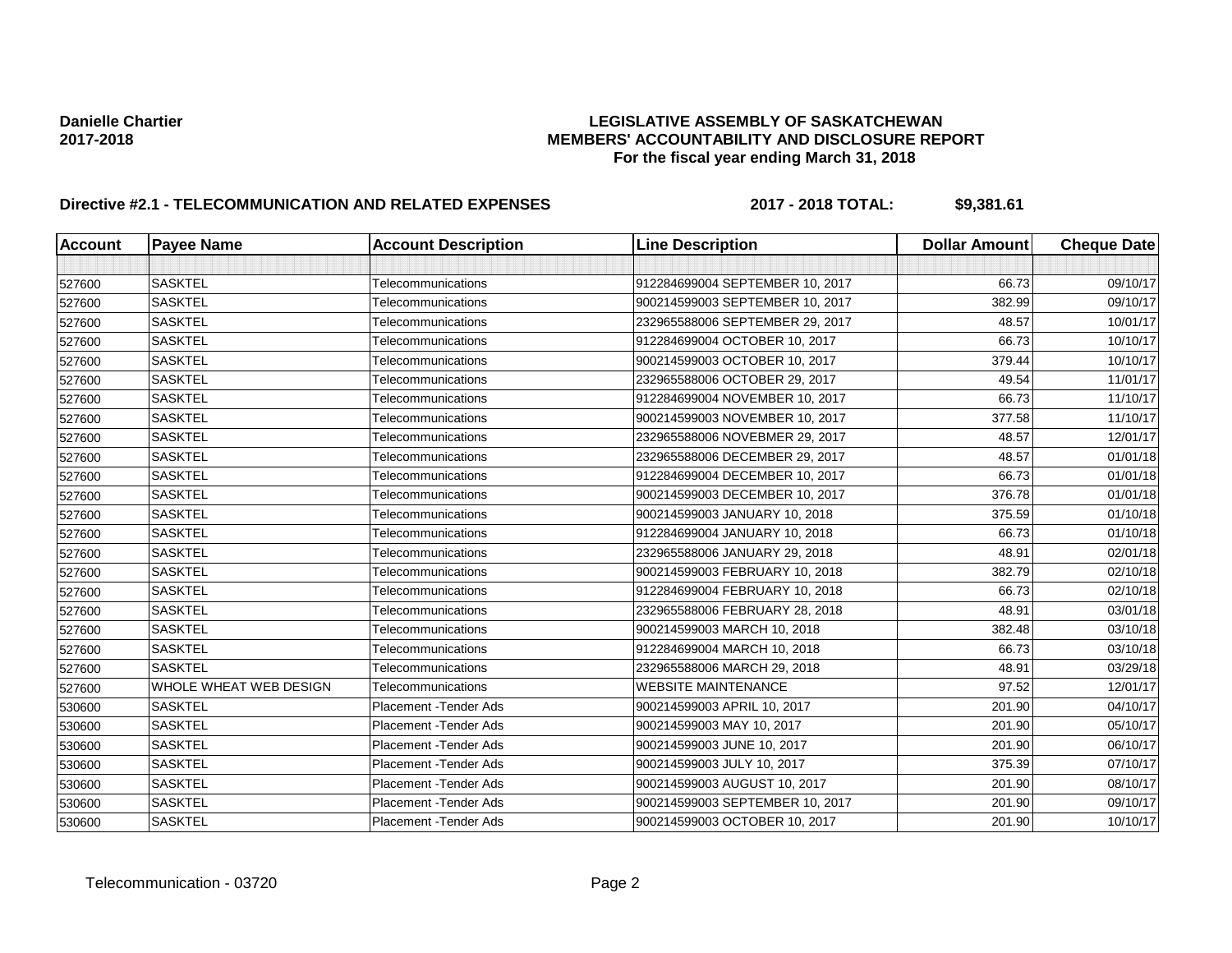## **Danielle Chartier LEGISLATIVE ASSEMBLY OF SASKATCHEWAN 2017-2018 MEMBERS' ACCOUNTABILITY AND DISCLOSURE REPORT For the fiscal year ending March 31, 2018**

# **Directive #2.1 - TELECOMMUNICATION AND RELATED EXPENSES 2017 - 2018 TOTAL: \$9,381.61**

| lAccount | IPavee Name    | <b>Account Description</b>     | <b>Line Description</b>        | <b>Dollar Amountl</b> | <b>Cheque Datel</b> |
|----------|----------------|--------------------------------|--------------------------------|-----------------------|---------------------|
|          |                |                                |                                |                       |                     |
| 530600   | <b>SASKTEL</b> | Placement - Tender Ads         | 900214599003 NOVEMBER 10, 2017 | 201.90                | 11/10/17            |
| 530600   | <b>SASKTEL</b> | <b>Placement</b> - Tender Ads  | 900214599003 DECEMBER 10, 2017 | 201.90                | 01/01/18            |
| 530600   | <b>SASKTEL</b> | <b>Placement - Tender Ads</b>  | 900214599003 JANUARY 10, 2018  | 201.90                | 01/10/18            |
| 530600   | <b>SASKTEL</b> | Placement - Tender Ads         | 900214599003 FEBRUARY 10, 2018 | 201.90                | 02/10/18            |
| 530600   | <b>SASKTEL</b> | <b>IPlacement - Tender Ads</b> | 900214599003 MARCH 10, 2018    | 201.90                | 03/10/18            |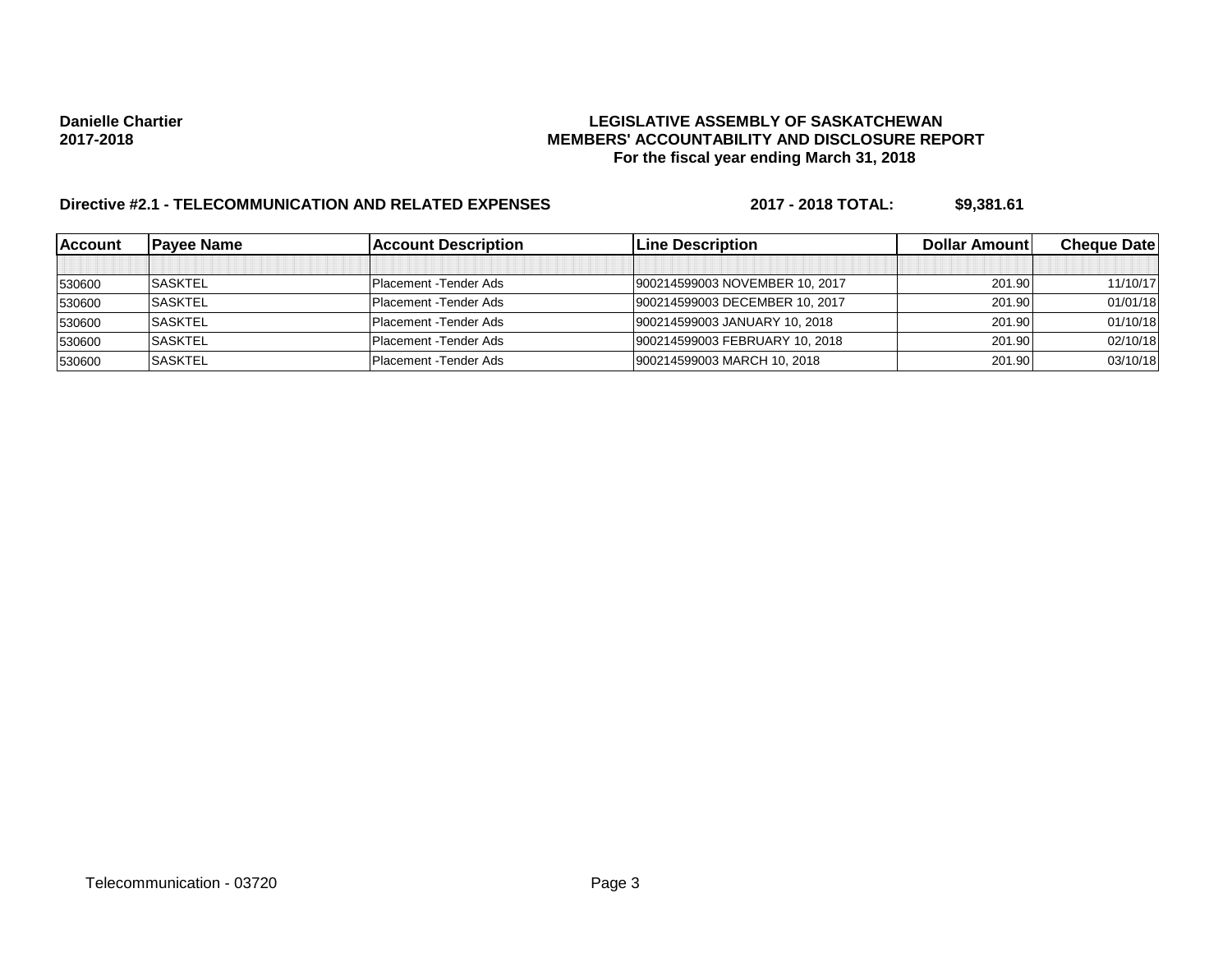## **LEGISLATIVE ASSEMBLY OF SASKATCHEWAN MEMBERS' ACCOUNTABILITY AND DISCLOSURE REPORT For the fiscal year ending March 31, 2018**

## **Directive #3.1 - MLA TRAVEL AND LIVING EXPENSES 2017 - 2018 TOTAL: \$32,582.06**

| <b>Account</b> | <b>Payee Name</b>     | <b>Account Description</b>  | <b>Line Description</b>                              | <b>Dollar Amount</b> | <b>Cheque Date</b> |
|----------------|-----------------------|-----------------------------|------------------------------------------------------|----------------------|--------------------|
|                |                       |                             |                                                      |                      |                    |
| 541900         | CHARTIER, DANIELLE E. | <b>Elected Rep - Travel</b> | MLA TRAVEL APRIL 2-9, 2017                           | 664.45               | 04/09/17           |
|                |                       |                             | APRIL 2017 MLA REGINA                                |                      |                    |
| 541900         | CHARTIER, DANIELLE E. | Elected Rep - Travel        | <b>ACCOMMODATION</b>                                 | 1,500.00             | 04/24/17           |
| 541900         | CHARTIER, DANIELLE E. | <b>Elected Rep - Travel</b> | MLA TRAVEL APRIL 10-25, 2017                         | 653.97               | 04/25/17           |
| 541900         | CHARTIER, DANIELLE E. | <b>Elected Rep - Travel</b> | MLA TRAVEL APRIL 26-MAY 4, 2017                      | 802.43               | 05/04/17           |
| 541900         | CHARTIER, DANIELLE E. | <b>Elected Rep - Travel</b> | MLA TRAVEL MAY 5-10, 2017                            | 548.28               | 05/10/17           |
| 541900         | CHARTIER. DANIELLE E. | <b>Elected Rep - Travel</b> | MLA TRAVEL MAY 11-18, 2017                           | 749.88               | 05/18/17           |
| 541900         | CHARTIER, DANIELLE E. | <b>Elected Rep - Travel</b> | MAY 2017 MLA REGINA ACCOMMODATION                    | 1,550.00             | 05/24/17           |
| 541900         | CHARTIER, DANIELLE E. | Elected Rep - Travel        | MLA TRAVEL MAY 23-JUNE 5, 2017                       | 945.49               | 06/07/17           |
| 541900         | CHARTIER, DANIELLE E. | <b>Elected Rep - Travel</b> | MLA TRAVEL JUNE 9-15, 2017                           | 577.85               | 06/15/17           |
|                |                       |                             | JUNE 2017 MLA REGINA                                 |                      |                    |
| 541900         | CHARTIER, DANIELLE E. | Elected Rep - Travel        | <b>ACCOMMODATION</b>                                 | 1,500.00             | 06/23/17           |
|                | CHARTIER, DANIELLE E. | <b>Elected Rep - Travel</b> | JULY 2017 MLA REGINA<br><b>ACCOMMODATION</b>         | 1,550.00             | 07/19/17           |
| 541900         |                       |                             |                                                      |                      |                    |
| 541900         | CHARTIER, DANIELLE E. | Elected Rep - Travel        | MLA TRAVEL JULY 4-26, 2017<br>AUGUST 2017 MLA REGINA | 547.81               | 08/01/17           |
| 541900         | CHARTIER, DANIELLE E. | <b>Elected Rep - Travel</b> | <b>ACCOMMODATION</b>                                 | 1,550.00             | 08/22/17           |
| 541900         | CHARTIER, DANIELLE E. | <b>Elected Rep - Travel</b> | MLA TRAVEL AUGUST 3-25, 2017                         | 758.09               | 09/01/17           |
|                |                       |                             | SEPTEMBER 2017 MLA REGINA                            |                      |                    |
| 541900         | CHARTIER, DANIELLE E. | <b>Elected Rep - Travel</b> | <b>ACCOMMODATION</b>                                 | 1,500.00             | 09/20/17           |
| 541900         | CHARTIER, DANIELLE E. | <b>Elected Rep - Travel</b> | MLA TRAVEL SEPTEMBER 5-25, 2017                      | 371.95               | 09/25/17           |
| 541900         | CHARTIER, DANIELLE E. | <b>Elected Rep - Travel</b> | MLA TRAVEL SEPTEMBER 26-30, 2017                     | 327.92               | 10/01/17           |
|                |                       |                             | OCTOBER 2017 MLA REGINA                              |                      |                    |
| 541900         | CHARTIER, DANIELLE E. | <b>Elected Rep - Travel</b> | <b>ACCOMMODATIONS</b>                                | 1,550.00             | 10/25/17           |
| 541900         | CHARTIER, DANIELLE E. | <b>Elected Rep - Travel</b> | MLA TRAVEL OCTOBER 13-25, 2017                       | 449.81               | 10/25/17           |
| 541900         | CHARTIER, DANIELLE E. | <b>Elected Rep - Travel</b> | MLA TRAVEL OCT 30-NOV 9, 2017                        | 1,033.68             | 11/09/17           |
| 541900         | CHARTIER, DANIELLE E. | <b>Elected Rep - Travel</b> | NOVEMBER 2017 MLA REGINA<br><b>ACCOMMODATIONS</b>    | 1,500.00             | 11/15/17           |
| 541900         | CHARTIER, DANIELLE E. | <b>Elected Rep - Travel</b> | MLA TRAVEL NOVEMBER 10-16, 2017                      | 465.51               | 11/16/17           |
| 541900         | CHARTIER, DANIELLE E. | <b>Elected Rep - Travel</b> | MLA TRAVEL NOVEMBER 19-23, 2017                      | 464.68               | 11/23/17           |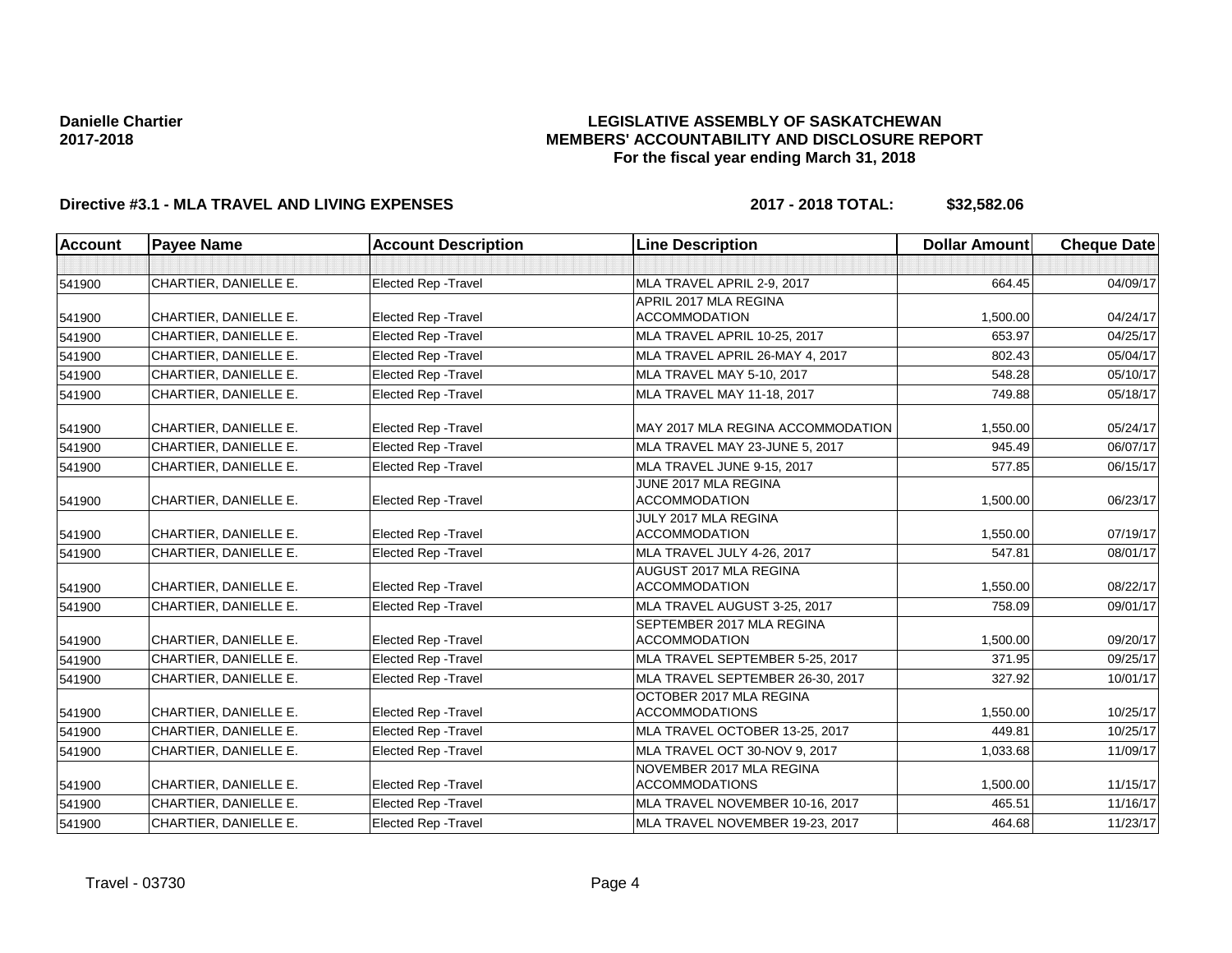## **LEGISLATIVE ASSEMBLY OF SASKATCHEWAN MEMBERS' ACCOUNTABILITY AND DISCLOSURE REPORT For the fiscal year ending March 31, 2018**

## **Directive #3.1 - MLA TRAVEL AND LIVING EXPENSES 2017 - 2018 TOTAL: \$32,582.06**

| <b>Account</b> | <b>Payee Name</b>     | <b>Account Description</b>  | <b>Line Description</b>        | <b>Dollar Amount</b> | <b>Cheque Date</b> |
|----------------|-----------------------|-----------------------------|--------------------------------|----------------------|--------------------|
|                |                       |                             |                                |                      |                    |
| 541900         | CHARTIER, DANIELLE E. | <b>Elected Rep - Travel</b> | MLA TRAVEL NOV 26-DEC 7, 2017  | 1,001.10             | 12/07/17           |
|                |                       |                             | DECEMBER 2017 MLA REGINA       |                      |                    |
| 541900         | CHARTIER, DANIELLE E. | <b>Elected Rep - Travel</b> | <b>ACCOMMODATIONS</b>          | 1,550.00             | 12/13/17           |
| 541900         | CHARTIER, DANIELLE E. | Elected Rep - Travel        | MLA TRAVEL DEC 9/17-JAN 3/18   | 617.34               | 01/08/18           |
|                |                       |                             | JANUARY 2018 MLA REGINA        |                      |                    |
| 541900         | CHARTIER, DANIELLE E. | <b>Elected Rep - Travel</b> | <b>ACCOMMODATIONS</b>          | 1,550.00             | 01/15/18           |
| 541900         | CHARTIER, DANIELLE E. | <b>Elected Rep - Travel</b> | MLA TRAVEL JANUARY 19-27, 2018 | 536.52               | 02/01/18           |
| 541900         | CHARTIER, DANIELLE E. | <b>Elected Rep - Travel</b> | MLA TRAVEL JAN 31-FEB 7, 2018  | 681.03               | 02/07/18           |
|                |                       |                             | FEBRUARY 2018 MLA REGINA       |                      |                    |
| 541900         | CHARTIER, DANIELLE E. | <b>Elected Rep - Travel</b> | <b>ACCOMMODATIONS</b>          | 1,400.00             | 02/14/18           |
| 541900         | CHARTIER, DANIELLE E. | <b>Elected Rep - Travel</b> | MLA TRAVEL FEB 10-MAR 11, 2018 | 884.83               | 03/11/18           |
| 541900         | CHARTIER, DANIELLE E. | <b>Elected Rep - Travel</b> | MLA TRAVEL MARCH 12-19, 2018   | 532.46               | 03/12/18           |
|                |                       |                             | IMARCH 2018 MLA REGINA         |                      |                    |
| 541900         | CHARTIER, DANIELLE E. | Elected Rep - Travel        | <b>ACCOMMODATIONS</b>          | 1,550.00             | 03/21/18           |
| 541900         | CHARTIER, DANIELLE E. | <b>Elected Rep - Travel</b> | MLA TRAVEL MARCH 20-29, 2018   | 716.98               | 03/29/18           |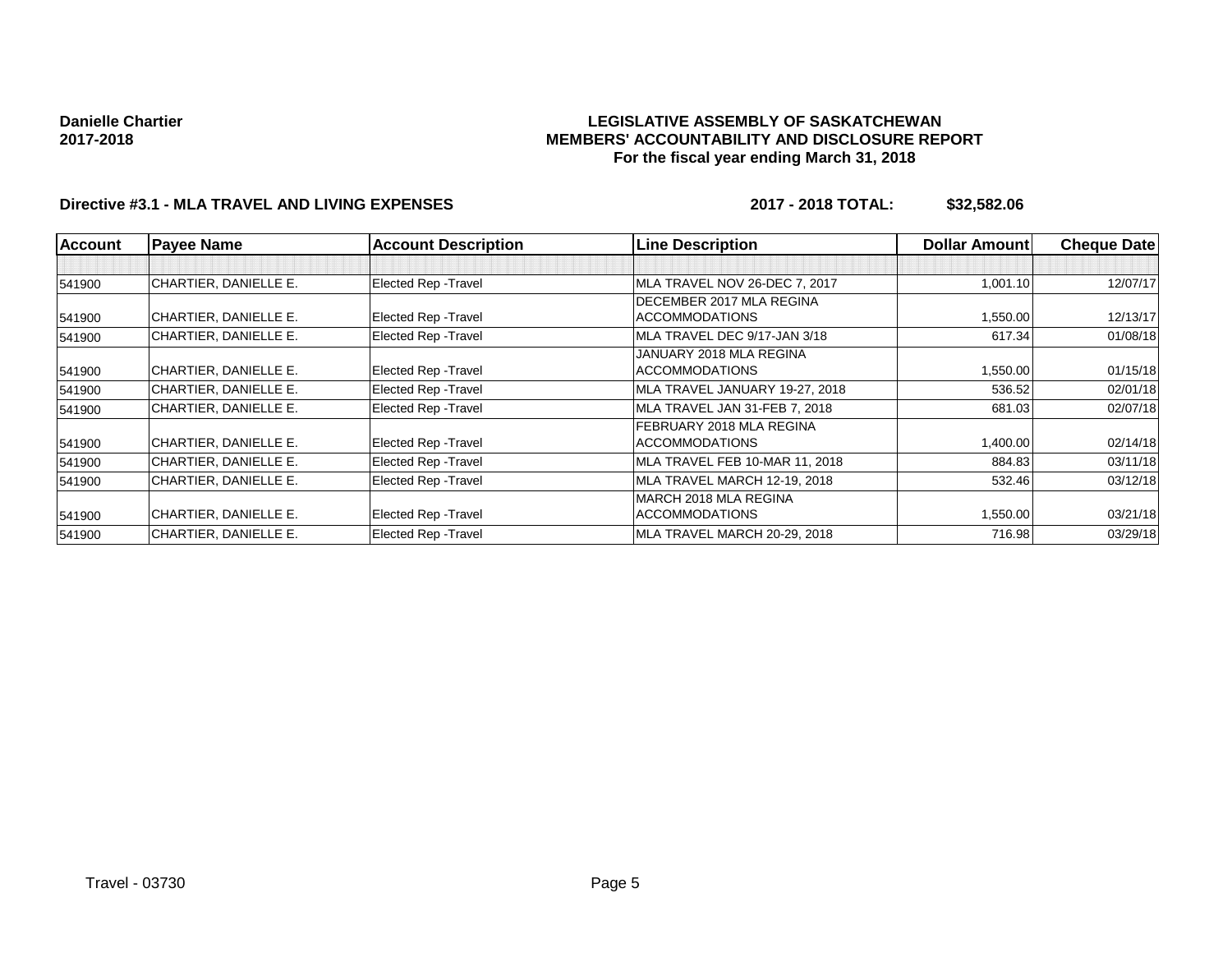## **LEGISLATIVE ASSEMBLY OF SASKATCHEWAN MEMBERS' ACCOUNTABILITY AND DISCLOSURE REPORT For the fiscal year ending March 31, 2018**

| <b>Account</b> | <b>Payee Name</b>             | <b>Account Description</b>                | <b>Line Description</b>               | <b>Dollar Amount</b> | <b>Cheque Date</b> |
|----------------|-------------------------------|-------------------------------------------|---------------------------------------|----------------------|--------------------|
|                |                               |                                           |                                       |                      |                    |
|                |                               |                                           | <b>REIMB: ACCESS TO INFORMATION</b>   |                      |                    |
| 521350         | RICHERT, DANIEL               | Fees (Inspect, Reg. Search, Copyright)    | <b>REQUEST</b>                        | 5.00                 | 09/01/17           |
| 521350         | RICHERT, DANIEL               | Fees (Inspect, Reg. Search, Copyright)    | REIMB: ACCESS TO INFORMATION FEES     | 5.00                 | 09/06/17           |
| 521372         | <b>BE PHOTOGRAPHY</b>         | Photographer's Services                   | <b>HEADSHOTS</b>                      | 95.40                | 05/01/17           |
| 521372         | EN VOGUE PHOTOGRAPHY          | Photographer's Services                   | PHOTOGRAPHER SERVICES                 | 220.00               | 09/01/17           |
| 521372         | EN VOGUE PHOTOGRAPHY          | Photographer's Services                   | PHOTOGRAPHER SERVICES - NO GST        | 120.00               | 10/01/17           |
| 521372         | EN VOGUE PHOTOGRAPHY          | Photographer's Services                   | PHOTOGRAPHER SERVICES                 | 74.20                | 10/01/17           |
| 522000         | DINH, DUC                     | Rent of Ground, Buildings and Other Space | <b>APRIL CONSTITUENCY OFFICE RENT</b> | 1,100.00             | 04/01/17           |
| 522000         | DINH, DUC                     | Rent of Ground, Buildings and Other Space | MAY 2017 MLA OFFICE RENT              | 1,100.00             | 04/24/17           |
| 522000         | DINH, DUC                     | Rent of Ground, Buildings and Other Space | JUNE 2017 MLA OFFICE RENT             | 1,100.00             | 05/24/17           |
| 522000         | DINH, DUC                     | Rent of Ground, Buildings and Other Space | JULY 2017 MLA OFFICE RENT             | 1,100.00             | 06/23/17           |
| 522000         | DINH, DUC                     | Rent of Ground, Buildings and Other Space | <b>AUGUST 2017 MLA OFFICE RENT</b>    | 1,100.00             | 07/19/17           |
| 522000         | DINH, DUC                     | Rent of Ground, Buildings and Other Space | SEPTEMBER 2017 MLA OFFICE RENT        | 1,100.00             | 08/22/17           |
| 522000         | DINH, DUC                     | Rent of Ground, Buildings and Other Space | OCTOBER 2017 MLA OFFICE RENT          | 1,100.00             | 09/20/17           |
| 522000         | DINH, DUC                     | Rent of Ground, Buildings and Other Space | NOVEMBER 2017 MLA OFFICE RENT         | 1,100.00             | 10/13/17           |
| 522000         | DINH, DUC                     | Rent of Ground, Buildings and Other Space | DECEMBER 2017 MLA OFFICE RENT         | 1,100.00             | 11/15/17           |
| 522000         | LA TROUPE DU JOUR INC.        | Rent of Ground, Buildings and Other Space | ROOM RENTAL - NO GST                  | 84.00                | 09/20/17           |
| 522000         | <b>WHITE'S PHARMACY</b>       | Rent of Ground, Buildings and Other Space | JANUARY-MARCH MLA OFFICE RENT         | 3,300.00             | 03/01/18           |
|                | MINISTER OF FINANCE-MINISTRY  |                                           | PHOTOCOPIER SERVICE FEES FOR 2017-    |                      |                    |
| 522200         | OF CENTRAL SERVICES           | Rent of Photocopiers                      | 18                                    | 100.00               | 12/01/17           |
| 522200         | <b>SUCCESS OFFICE SYSTEMS</b> | Rent of Photocopiers                      | <b>COPIER CHARGES</b>                 | 206.20               | 04/01/17           |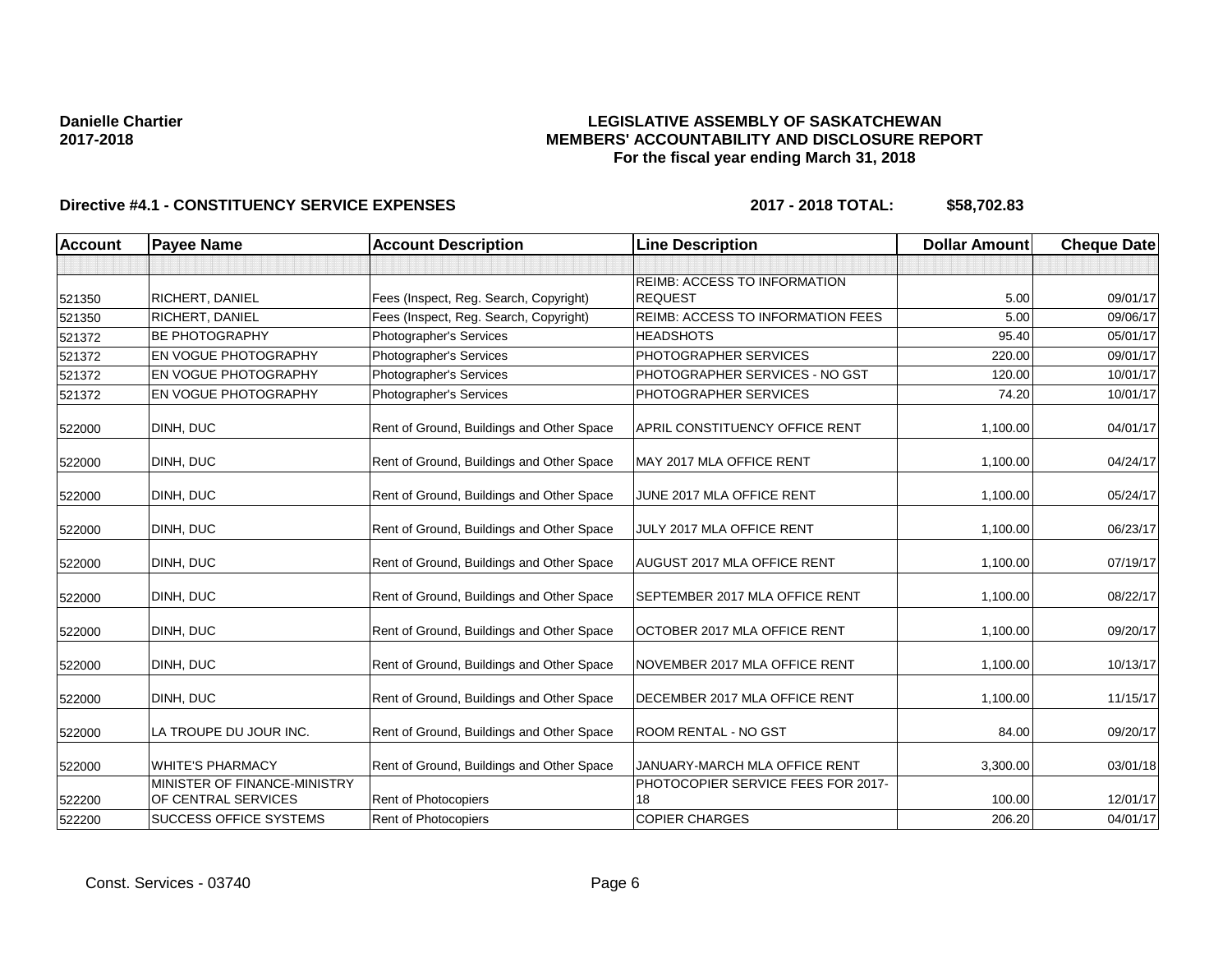## **LEGISLATIVE ASSEMBLY OF SASKATCHEWAN MEMBERS' ACCOUNTABILITY AND DISCLOSURE REPORT For the fiscal year ending March 31, 2018**

| Account | <b>Payee Name</b>                                   | <b>Account Description</b>           | <b>Line Description</b>               | <b>Dollar Amount</b> | <b>Cheque Date</b> |
|---------|-----------------------------------------------------|--------------------------------------|---------------------------------------|----------------------|--------------------|
|         |                                                     |                                      |                                       |                      |                    |
| 522200  | <b>SUCCESS OFFICE SYSTEMS</b>                       | Rent of Photocopiers                 | <b>COPIER CHARGES</b>                 | 229.19               | 05/17/17           |
| 522200  | <b>SUCCESS OFFICE SYSTEMS</b>                       | Rent of Photocopiers                 | <b>COPIER CHARGES</b>                 | 200.55               | 06/13/17           |
| 522200  | <b>SUCCESS OFFICE SYSTEMS</b>                       | Rent of Photocopiers                 | JUL COPIER LEASE SA2032               | 268.93               | 07/12/17           |
| 522200  | <b>SUCCESS OFFICE SYSTEMS</b>                       | Rent of Photocopiers                 | <b>COPIER CHARGES</b>                 | 223.46               | 09/01/17           |
| 522200  | <b>SUCCESS OFFICE SYSTEMS</b>                       | Rent of Photocopiers                 | <b>COPIER CHARGES</b>                 | 203.87               | 09/15/17           |
| 522200  | <b>SUCCESS OFFICE SYSTEMS</b>                       | Rent of Photocopiers                 | <b>COPIER CHARGES</b>                 | 210.84               | 10/01/17           |
| 522200  | <b>SUCCESS OFFICE SYSTEMS</b>                       | Rent of Photocopiers                 | <b>COPIER CHARGES</b>                 | 203.47               | 11/02/17           |
| 522200  | <b>SUCCESS OFFICE SYSTEMS</b>                       | Rent of Photocopiers                 | <b>COPIER CHARGES</b>                 | 202.33               | 12/11/17           |
| 522200  | <b>SUCCESS OFFICE SYSTEMS</b>                       | Rent of Photocopiers                 | <b>COPIER CHARGES</b>                 | 208.25               | 01/11/18           |
| 522200  | <b>SUCCESS OFFICE SYSTEMS</b>                       | Rent of Photocopiers                 | <b>COPIER CHARGES</b>                 | 199.59               | 02/07/18           |
| 522200  | <b>SUCCESS OFFICE SYSTEMS</b>                       | Rent of Photocopiers                 | <b>COPIER CHARGES</b>                 | 204.35               | 03/01/18           |
| 522300  | <b>BORYSKI'S BUTCHER BLOCK</b>                      | Rent of Other Equipment and Material | <b>BBQ RENTAL - NO GST</b>            | 280.90               | 07/01/17           |
| 522500  | <b>COOKE AGENCIES LTD.</b>                          | <b>Insurance Premiums</b>            | C700729616 OFFICE INSURANCE           | 545.90               | 02/01/18           |
| 524050  | CHARTIER, DANIELLE E.                               | Repairs - Office Equipment/Furniture | <b>REIMB: CELL PHONE GLASS REPAIR</b> | 111.00               | 09/19/17           |
| 524600  | D & M FIRE SAFETY SYSTEMS INC.                      | <b>Maintenance Contracts</b>         | FIRE EXTING.MTCE. NO GST              | 27.56                | 07/01/17           |
| 525000  | CANADA POST CORPORATION                             | Postal, Courier, Freight and Related | <b>POSTAGE</b>                        | 2,500.00             | 03/26/18           |
| 525000  | MINISTER OF FINANCE-MINISTRY<br>OF CENTRAL SERVICES | Postal, Courier, Freight and Related | APRIL 2017 MAIL SERVICES              | 40.97                | 06/09/17           |
| 525000  | MINISTER OF FINANCE-MINISTRY<br>OF CENTRAL SERVICES | Postal, Courier, Freight and Related | MAY 2017 MAIL SERVICES                | 40.97                | 07/05/17           |
| 525000  | MINISTER OF FINANCE-MINISTRY<br>OF CENTRAL SERVICES | Postal, Courier, Freight and Related | JUNE 2017 MAIL SERVICES               | 41.00                | 08/01/17           |
| 525000  | MINISTER OF FINANCE-MINISTRY<br>OF CENTRAL SERVICES | Postal, Courier, Freight and Related | JULY 2017 MAIL SERVICES               | 42.05                | 09/12/17           |
| 525000  | MINISTER OF FINANCE-MINISTRY<br>OF CENTRAL SERVICES | Postal, Courier, Freight and Related | AUGUST 2017 MAIL SERVICES             | 1,154.31             | 10/01/17           |
| 525000  | MINISTER OF FINANCE-MINISTRY<br>OF CENTRAL SERVICES | Postal, Courier, Freight and Related | OCTOBER 2017 MAIL SERVICES            | 42.09                | 12/01/17           |
| 525000  | MINISTER OF FINANCE-MINISTRY<br>OF CENTRAL SERVICES | Postal, Courier, Freight and Related | SEPTEMBER 2017 MAIL SERVICES          | 1,186.16             | 12/01/17           |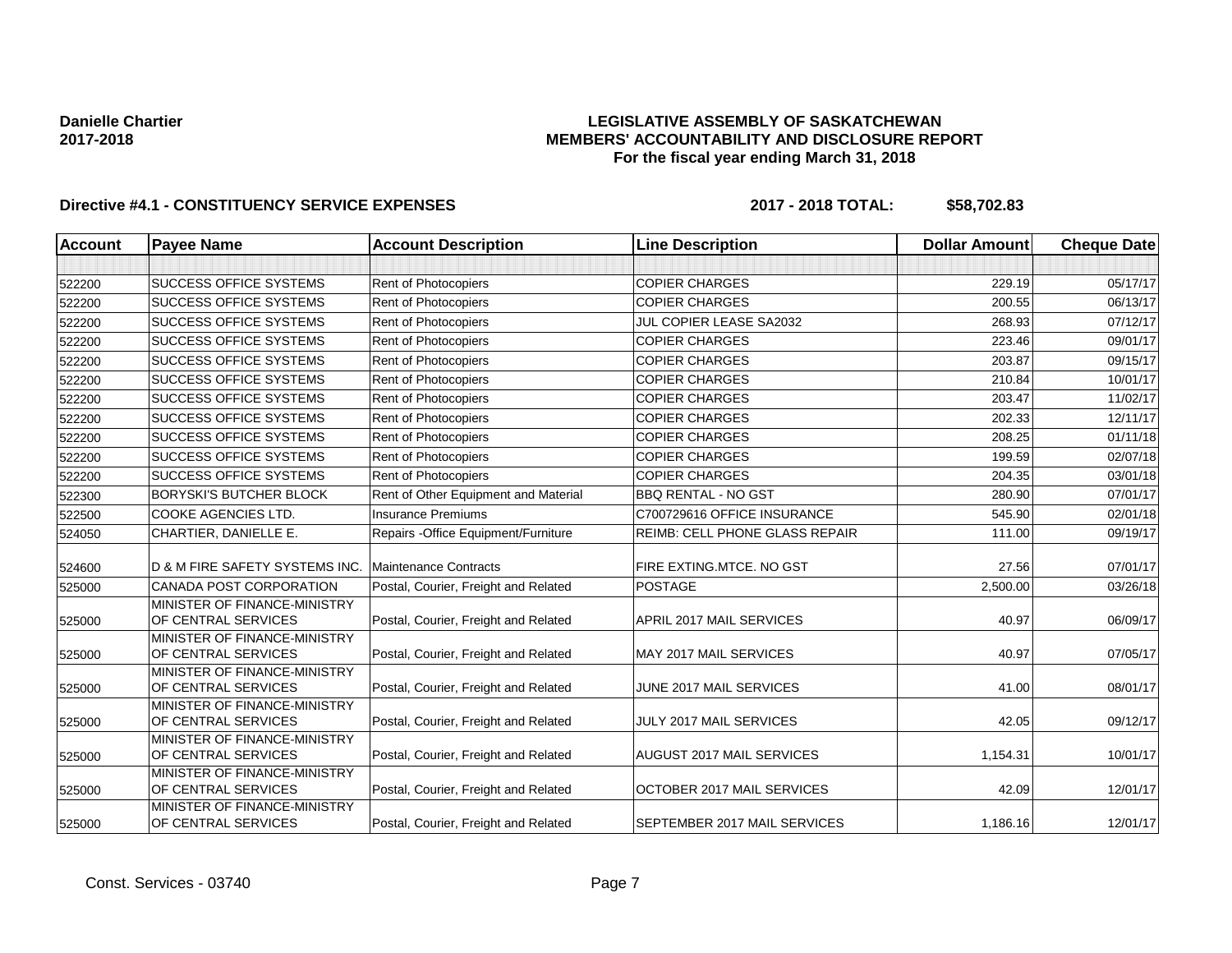## **LEGISLATIVE ASSEMBLY OF SASKATCHEWAN MEMBERS' ACCOUNTABILITY AND DISCLOSURE REPORT For the fiscal year ending March 31, 2018**

| Account | <b>Payee Name</b>                                   | <b>Account Description</b>              | <b>Line Description</b>              | <b>Dollar Amount</b> | <b>Cheque Date</b> |
|---------|-----------------------------------------------------|-----------------------------------------|--------------------------------------|----------------------|--------------------|
|         |                                                     |                                         |                                      |                      |                    |
| 525000  | MINISTER OF FINANCE-MINISTRY<br>OF CENTRAL SERVICES | Postal, Courier, Freight and Related    | NOVEMBER 2017 MAIL SERVICES          | 42.09                | 01/01/18           |
| 525000  | MINISTER OF FINANCE-MINISTRY<br>OF CENTRAL SERVICES | Postal, Courier, Freight and Related    | DECEMBER 2017 MAIL SERVICES          | 42.09                | 02/01/18           |
| 525000  | MINISTER OF FINANCE-MINISTRY<br>OF CENTRAL SERVICES | Postal, Courier, Freight and Related    | JANUARY 2018 MAIL SERVICES           | 42.09                | 03/08/18           |
| 525000  | MINISTER OF FINANCE-MINISTRY<br>OF CENTRAL SERVICES | Postal, Courier, Freight and Related    | FEBRUARY 2018 MAIL SERVICES          | 42.13                | 03/22/18           |
| 525000  | MINISTER OF FINANCE-MINISTRY<br>OF CENTRAL SERVICES | Postal, Courier, Freight and Related    | <b>MARCH 2018 MAIL SERVICES</b>      | 1,190.59             | 03/31/18           |
| 525000  | <b>PRINTWEST</b>                                    | Postal, Courier, Freight and Related    | <b>NEWSLETTERS</b>                   | 132.69               | 10/01/17           |
| 525000  | PUROLATOR INC.                                      | Postal, Courier, Freight and Related    | POSTAGE - NO GST                     | 44.06                | 03/30/18           |
| 528000  | NETFORE SYSTEMS INC.                                | <b>Support Services</b>                 | SOFTWARE LICENSING AGREEMENT         | 3,180.00             | 07/01/17           |
| 528000  | NETFORE SYSTEMS INC.                                | <b>Support Services</b>                 | RTV - PST ON SOFTWARE LICENSING      | (180.00)             | 09/14/17           |
| 528000  | POWERLAND                                           | <b>Support Services</b>                 | <b>TECHNOLOGY SUPPORT SERVICES</b>   | 73.94                | 04/13/17           |
| 528000  | <b>POWERLAND</b>                                    | <b>Support Services</b>                 | TECHNOLOGY SUPPORT SERVICES          | 36.97                | 10/01/17           |
| 528000  | POWERLAND COMPUTERS                                 | <b>Support Services</b>                 | TECHNOLOGY SUPPORT SERVICES          | 55.45                | 02/07/18           |
| 529000  | <b>DJ'S WINDOWS &amp; AERIAL ACCESS</b>             | <b>General Contractual Services</b>     | <b>WINDOW CLEANING - NO GST</b>      | 95.00                | 06/01/17           |
| 529000  | LEATHEM, EDNA                                       | <b>General Contractual Services</b>     | MLA OFFICE JANITORIAL SERVICE DEC/17 | 75.00                | 01/01/18           |
| 529000  | LEATHEM, EDNA                                       | <b>General Contractual Services</b>     | MLA OFFICE JANITORIAL SERVICE FEB/18 | 525.00               | 02/13/18           |
| 529000  | MINISTER OF FINANCE-MINISTRY<br>OF HEALTH           | <b>General Contractual Services</b>     | <b>HE58-18G CHARTIER</b>             | 217.50               | 12/01/17           |
| 529000  | OLSEAN, ELIZABETH                                   | <b>General Contractual Services</b>     | <b>FLYER DELIVERY</b>                | 350.00               | 06/26/17           |
| 529000  | ROBERT, TAMMY D                                     | <b>General Contractual Services</b>     | RESEARCH&CORRESPONDENCE PREP         | 1,000.00             | 03/22/18           |
| 529000  | <b>WILLIAMS MOBILE POWER WASH</b><br>(2016) LTD     | <b>General Contractual Services</b>     | POWER WASH DRIVEWAY                  | 162.50               | 07/01/17           |
| 529200  | <b>OUTSASKATOON INC.</b>                            | <b>Professional Development</b>         | PROFESSIONAL DEVELOPMENT             | 50.00                | 02/09/18           |
| 530000  | <b>ALLIED PRINTERS &amp; PROMOTIONS</b>             | <b>Communications Development Costs</b> | <b>SIGN DESIGN</b>                   | 57.60                | 05/01/17           |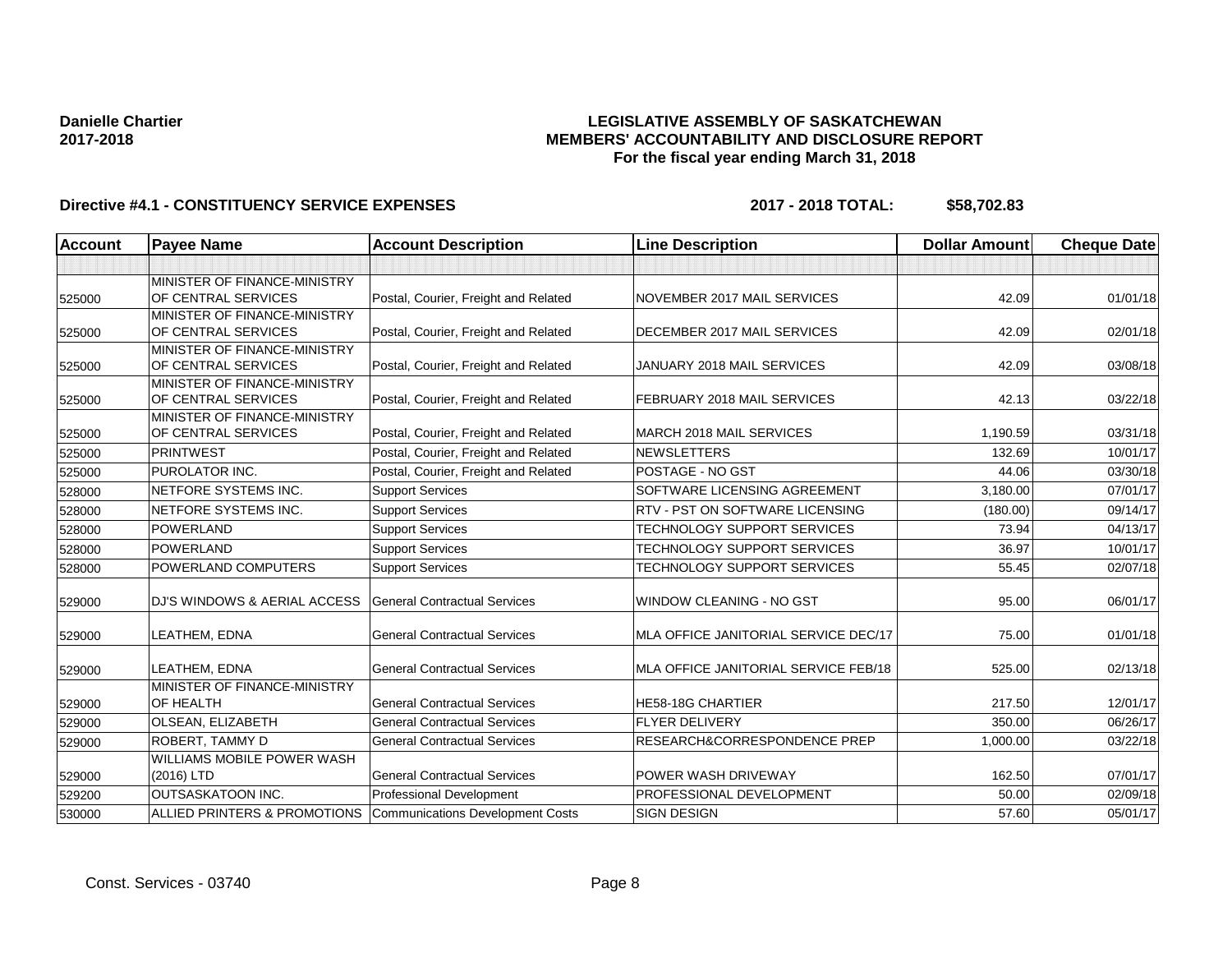## **LEGISLATIVE ASSEMBLY OF SASKATCHEWAN MEMBERS' ACCOUNTABILITY AND DISCLOSURE REPORT For the fiscal year ending March 31, 2018**

| <b>Account</b> | <b>Payee Name</b>                            | <b>Account Description</b>              | <b>Line Description</b>         | <b>Dollar Amount</b> | <b>Cheque Date</b> |
|----------------|----------------------------------------------|-----------------------------------------|---------------------------------|----------------------|--------------------|
|                |                                              |                                         |                                 |                      |                    |
|                | UNITE DIGITAL MARKETING CO-                  |                                         |                                 |                      |                    |
| 530000         | <b>OPERATIVE</b>                             | <b>Communications Development Costs</b> | COMMUNICATION STRATEGY - NO GST | 291.50               | 06/01/17           |
| 530100         | <b>BELL MEDIA INC.</b>                       | <b>Communcations Production</b>         | <b>PRODUCTION</b>               | 25.00                | 03/01/18           |
| 530300         | NICKLAS, JAIME                               | Primary Research/Focus group            | <b>RESEARCH SERVICES</b>        | 1,000.00             | 06/01/17           |
|                | <b>ABORIGINAL CONSULTING</b>                 |                                         |                                 |                      |                    |
| 530500         | SERVICES (ACS)                               | Media Placement                         | <b>ADVERTISING</b>              | 220.00               | 06/16/17           |
| 530500         | <b>BELL MEDIA INC.</b>                       | Media Placement                         | <b>ADVERTISING</b>              | 69.97                | 03/01/18           |
| 530500         | <b>BELL MEDIA INC.</b>                       | Media Placement                         | <b>ADVERTISING</b>              | 86.20                | 03/01/18           |
| 530500         | <b>BELL MEDIA INC.</b>                       | Media Placement                         | <b>ADVERTISING</b>              | 129.95               | 03/01/18           |
| 530500         | <b>BELL MEDIA INC.</b>                       | Media Placement                         | <b>ADVERTISING</b>              | 363.80               | 03/01/18           |
|                | CHABAD LUBAVITCH OF                          |                                         |                                 |                      |                    |
| 530500         | <b>SASKATOON</b>                             | Media Placement                         | <b>ADVERTISING</b>              | 140.00               | 01/03/18           |
|                | <b>CREATIVE OUTDOOR</b>                      |                                         |                                 |                      |                    |
| 530500         | <b>ADVERTISING</b>                           | Media Placement                         | <b>ADVERTISING</b>              | 1,572.00             | 04/01/17           |
|                | <b>CREATIVE OUTDOOR</b>                      |                                         |                                 |                      |                    |
| 530500         | <b>ADVERTISING</b>                           | Media Placement                         | ADVERTISING OCT 2017-OCT 2018   | 3,144.00             | 10/18/17           |
|                | <b>HOLIDAY PARK COMMUNITY</b>                |                                         |                                 |                      |                    |
| 530500         | <b>ASSOCIATION</b>                           | Media Placement                         | <b>ADVERTISING</b>              | 100.00               | 05/04/17           |
| 530500         | HOLIDAY PARK COMMUNITY<br><b>ASSOCIATION</b> | Media Placement                         | <b>ADVERTISING</b>              | 50.00                | 09/01/17           |
|                | <b>HOLIDAY PARK COMMUNITY</b>                |                                         |                                 |                      |                    |
| 530500         | <b>ASSOCIATION</b>                           | Media Placement                         | <b>ADVERTISING</b>              | 50.00                | 01/01/18           |
|                | KING GEORGE COMMUNITY                        |                                         |                                 |                      |                    |
| 530500         | <b>ASSOCIATION CORP.</b>                     | Media Placement                         | <b>ADVERTISING</b>              | 45.00                | 05/15/17           |
|                | KNIGHTS OF COLUMBUS INDOOR                   |                                         |                                 |                      |                    |
| 530500         | <b>GAMES</b>                                 | Media Placement                         | <b>ADVERTISING</b>              | 120.00               | 12/04/17           |
| 530500         | KONCEPT SIGN GROUP INC.                      | Media Placement                         | <b>ADVERTISING</b>              | 365.31               | 03/26/18           |
| 530500         | <b>LIVE FIVE</b>                             | Media Placement                         | <b>ADVERTISING</b>              | 150.00               | 09/01/17           |
| 530500         | MISTER PRINT PRODUCTIONS LTD.                | Media Placement                         | <b>CAR MAGNETS</b>              | 19.08                | 08/16/17           |
| 530500         | <b>PLANET S MAGAZINE</b>                     | Media Placement                         | <b>ADVERTISING</b>              | 128.00               | 01/01/18           |
|                | SASK, SPORTS HALL OF FAME &                  |                                         |                                 |                      |                    |
| 530500         | <b>MUSEUM</b>                                | Media Placement                         | ADVERTISING - NO GST            | 45.45                | 10/01/17           |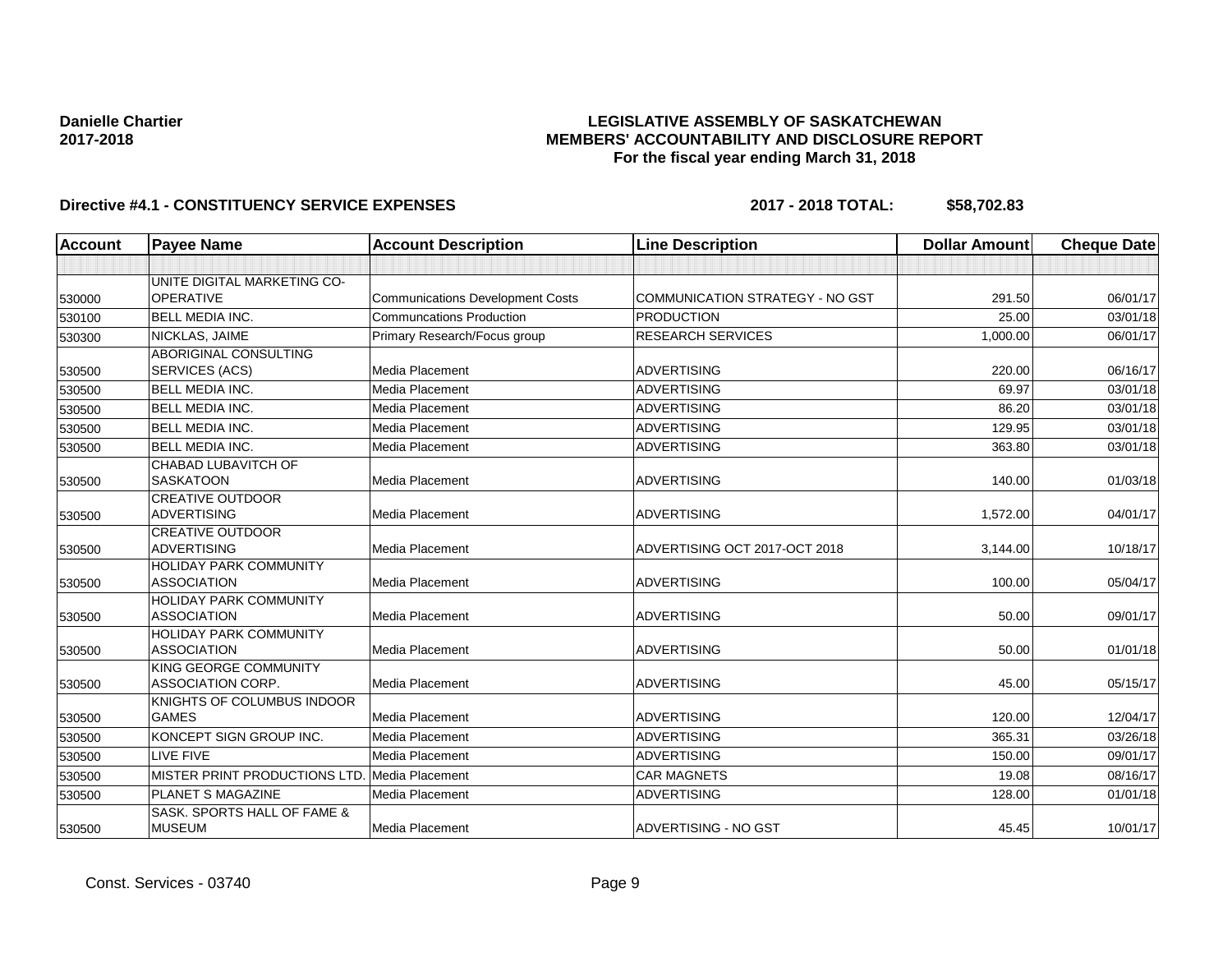## **LEGISLATIVE ASSEMBLY OF SASKATCHEWAN MEMBERS' ACCOUNTABILITY AND DISCLOSURE REPORT For the fiscal year ending March 31, 2018**

| Account | <b>Payee Name</b>                   | <b>Account Description</b> | <b>Line Description</b>         | <b>Dollar Amount</b> | <b>Cheque Date</b> |
|---------|-------------------------------------|----------------------------|---------------------------------|----------------------|--------------------|
|         |                                     |                            |                                 |                      |                    |
|         | SASKATCHEWAN SENIORS                |                            |                                 |                      |                    |
| 530500  | <b>MECHANISM</b>                    | Media Placement            | <b>ADVERTISING</b>              | 544.00               | 07/03/17           |
|         | SASKATCHEWAN YOUTH                  |                            |                                 |                      |                    |
| 530500  | <b>PARLIAMENT</b>                   | Media Placement            | <b>ADVERTISING</b>              | 33.33                | 01/02/18           |
| 530500  | SASKATOON DIVERSITY NETWORK<br>INC. | Media Placement            | <b>ADVERTISING</b>              | 175.00               | 07/06/17           |
|         |                                     |                            |                                 |                      |                    |
| 530500  | SASKATOON EXPRESS MAGAZINE          | Media Placement            | <b>ADVERTISING</b>              | 68.75                | 06/01/17           |
| 530500  | SASKATOON EXPRESS MAGAZINE          | Media Placement            | <b>ADVERTISING</b>              | 76.00                | 01/01/18           |
| 530500  | SASKATOON EXPRESS MAGAZINE          | Media Placement            | <b>ADVERTISING</b>              | 195.00               | 03/28/18           |
| 530500  | <b>SASKTEL CENTRE</b>               | Media Placement            | <b>ADVERTISING</b>              | 5,500.00             | 03/31/18           |
| 530500  | <b>ST. ANDREW'S COLLEGE</b>         | Media Placement            | <b>ADVERTISING</b>              | 75.00                | 05/01/17           |
| 530800  | <b>PRINTWEST</b>                    | <b>Publications</b>        | <b>NEWSLETTERS</b>              | 1.940.00             | 10/01/17           |
| 530800  | <b>PRINTWEST</b>                    | Publications               | NEWSLETTER - NO GST             | 821.50               | 11/01/17           |
| 530800  | <b>PRINTWEST</b>                    | Publications               | <b>NEWSLETTERS</b>              | 1,468.92             | 03/26/18           |
| 530900  | <b>BAZAAR &amp; NOVELTY</b>         | <b>Promotional Items</b>   | SASKATCHEWAN FLAG PINS          | 365.70               | 05/01/17           |
| 530900  | <b>BAZAAR &amp; NOVELTY</b>         | <b>Promotional Items</b>   | SASKATCHEWAN FLAG PINS          | 146.28               | 10/13/17           |
| 530900  | <b>BAZAAR &amp; NOVELTY</b>         | <b>Promotional Items</b>   | SASKATCHEWAN FLAG PINS          | 292.56               | 03/15/18           |
| 530900  | <b>BILL'S HOUSE OF FLOWERS</b>      | <b>Promotional Items</b>   | <b>FLOWERS - NO GST</b>         | 82.68                | 02/01/18           |
| 530900  | CHARTIER, DANIELLE E.               | <b>Promotional Items</b>   | <b>REIMB: CARDS</b>             | 28.26                | 10/04/17           |
| 530900  | <b>FLAG SHOP</b>                    | <b>Promotional Items</b>   | <b>SASKATCHEWAN FLAGS</b>       | 158.89               | 02/01/18           |
| 530900  | <b>FLAG SHOP</b>                    | <b>Promotional Items</b>   | SASKATCHEWAN FLAGS              | 197.22               | 03/15/18           |
| 530900  | <b>PRINTWEST</b>                    | <b>Promotional Items</b>   | <b>CHRISTMAS CARDS</b>          | 646.60               | 12/01/17           |
| 542000  | HYGGEN, VANESSA F.                  | Travel                     | C.A. TRAVEL APRIL 21, 2017      | 17.08                | 05/01/17           |
| 542000  | HYGGEN, VANESSA F.                  | Travel                     | C.A. TRAVEL JUNE 20-27, 2017    | 27.54                | 06/28/17           |
| 542000  | <b>RICHERT, DANIEL</b>              | Travel                     | C.A. TRAVEL OCTOBER 13-17, 2017 | 434.20               | 10/17/17           |
| 542000  | RICHERT, DANIEL                     | Travel                     | C.A. TRAVEL MARCH 8-15, 2018    | 18.30                | 03/15/18           |
| 542000  | RICHERT, DANIEL                     | Travel                     | C.A. TRAVEL MARCH 28-29, 2018   | 8.51                 | 03/29/18           |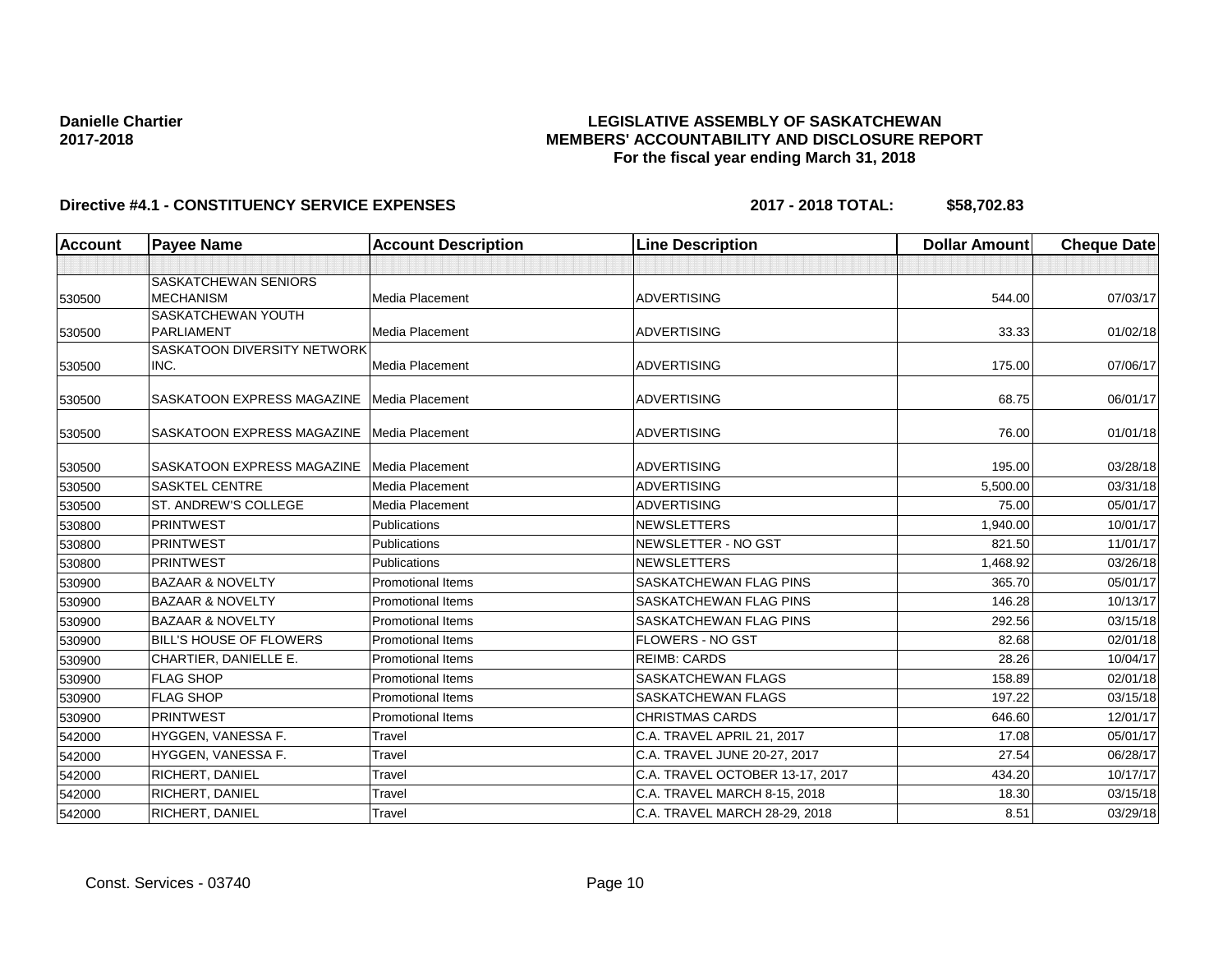## **LEGISLATIVE ASSEMBLY OF SASKATCHEWAN MEMBERS' ACCOUNTABILITY AND DISCLOSURE REPORT For the fiscal year ending March 31, 2018**

| <b>Account</b> | <b>Payee Name</b>                 | <b>Account Description</b>                  | <b>Line Description</b>                   | <b>Dollar Amount</b> | <b>Cheque Date</b> |
|----------------|-----------------------------------|---------------------------------------------|-------------------------------------------|----------------------|--------------------|
|                |                                   |                                             |                                           |                      |                    |
| 550102         | MISTER PRINT PRODUCTIONS LTD.     | Letterhead, Envelopes, Business Cards, etc. | <b>ENVELOPES</b>                          | 180.20               | 12/01/17           |
| 550200         | <b>STARPHOENIX</b>                | Books, Mags and Ref Materials               | ACCT#395540 4M RENEWAL-NO GST             | 120.00               | 04/10/17           |
| 550200         | <b>STARPHOENIX</b>                | Books, Mags and Ref Materials               | ACCT# 395540 6M RENEWAL-NO GST            | 174.00               | 05/01/17           |
| 550200         | <b>STARPHOENIX</b>                | Books, Mags and Ref Materials               | <b>4M SUBSCRIPTION RENEWAL</b>            | 120.00               | 01/10/18           |
| 555000         | CHARTIER, DANIELLE E.             | Other Material and Supplies                 | <b>REIMB: MISC. &amp; OFFICE SUPPLIES</b> | 22.17                | 01/01/18           |
| 555000         | <b>COLONY COFFEE &amp; TEA</b>    | Other Material and Supplies                 | MISC. & OFFICE SUPPLIES                   | 315.50               | 03/28/18           |
| 555000         | RICHERT, DANIEL                   | Other Material and Supplies                 | REIMB: MISC. & OFFICE SUPPLIES            | 48.81                | 11/01/17           |
| 555000         | RICHERT, DANIEL                   | Other Material and Supplies                 | REIMB: TV/FRIDGE/MIRROR/WALL MOUNT        | 33.29                | 03/27/18           |
| 555000         | <b>SUPREME BASICS</b>             | Other Material and Supplies                 | OFFICE SUPPLIES                           | 242.54               | 04/01/17           |
| 555000         | <b>SUPREME BASICS</b>             | Other Material and Supplies                 | MISC. & OFFICE SUPPLIES                   | 134.48               | 06/20/17           |
| 555000         | <b>SUPREME BASICS</b>             | Other Material and Supplies                 | MISC. & OFFICE SUPPLIES                   | 55.08                | 09/07/17           |
| 555000         | <b>SUPREME BASICS</b>             | Other Material and Supplies                 | MISC. & OFFICE SUPPLIES                   | 82.75                | 09/13/17           |
| 555000         | <b>SUPREME BASICS</b>             | Other Material and Supplies                 | MISC. & OFFICE SUPPLIES                   | 70.04                | 10/01/17           |
| 555000         | <b>SUPREME BASICS</b>             | Other Material and Supplies                 | OFFICE SUPPLIES                           | 100.68               | 10/12/17           |
| 555000         | <b>SUPREME BASICS</b>             | Other Material and Supplies                 | MISC. & OFFICE SUPPLIES                   | 70.97                | 11/01/17           |
| 555000         | <b>SUPREME BASICS</b>             | Other Material and Supplies                 | OFFICE SUPPLIES                           | 11.65                | 12/01/17           |
| 555000         | <b>SUPREME BASICS</b>             | Other Material and Supplies                 | OFFICE SUPPLIES                           | 58.28                | 12/01/17           |
| 555000         | <b>SUPREME BASICS</b>             | Other Material and Supplies                 | OFFICE SUPPLIES                           | 5.29                 | 02/01/18           |
| 555000         | <b>SUPREME BASICS</b>             | Other Material and Supplies                 | <b>OFFICE SUPPLIES</b>                    | 47.69                | 02/01/18           |
| 555000         | <b>SUPREME BASICS</b>             | Other Material and Supplies                 | OFFICE SUPPLIES                           | 79.45                | 02/01/18           |
| 555000         | <b>SUPREME BASICS</b>             | Other Material and Supplies                 | MISC. & OFFICE SUPPLIES                   | 672.51               | 03/14/18           |
| 555000         | <b>SUPREME BASICS</b>             | Other Material and Supplies                 | MISC. & OFFICE SUPPLIES/SHREDDER          | 886.01               | 03/20/18           |
| 555000         | <b>SUPREME BASICS</b>             | Other Material and Supplies                 | MISC. & OFFICE SUPPLIES                   | 68.88                | 03/28/18           |
| 555000         | WATER MATTERS DBA CULLIGAN        | Other Material and Supplies                 | <b>BOTTLED WATER</b>                      | 16.51                | 05/01/17           |
| 555000         | WATER MATTERS DBA CULLIGAN        | Other Material and Supplies                 | <b>BOTTLED WATER</b>                      | 16.51                | 06/01/17           |
| 555000         | WATER MATTERS DBA CULLIGAN        | Other Material and Supplies                 | <b>BOTTLED WATER</b>                      | 9.46                 | 08/01/17           |
| 555000         | <b>WATER MATTERS DBA CULLIGAN</b> | Other Material and Supplies                 | <b>BOTTLED WATER</b>                      | 43.80                | 09/01/17           |
| 555000         | WATER MATTERS DBA CULLIGAN        | Other Material and Supplies                 | <b>BOTTLED WATER</b>                      | 8.80                 | 12/01/17           |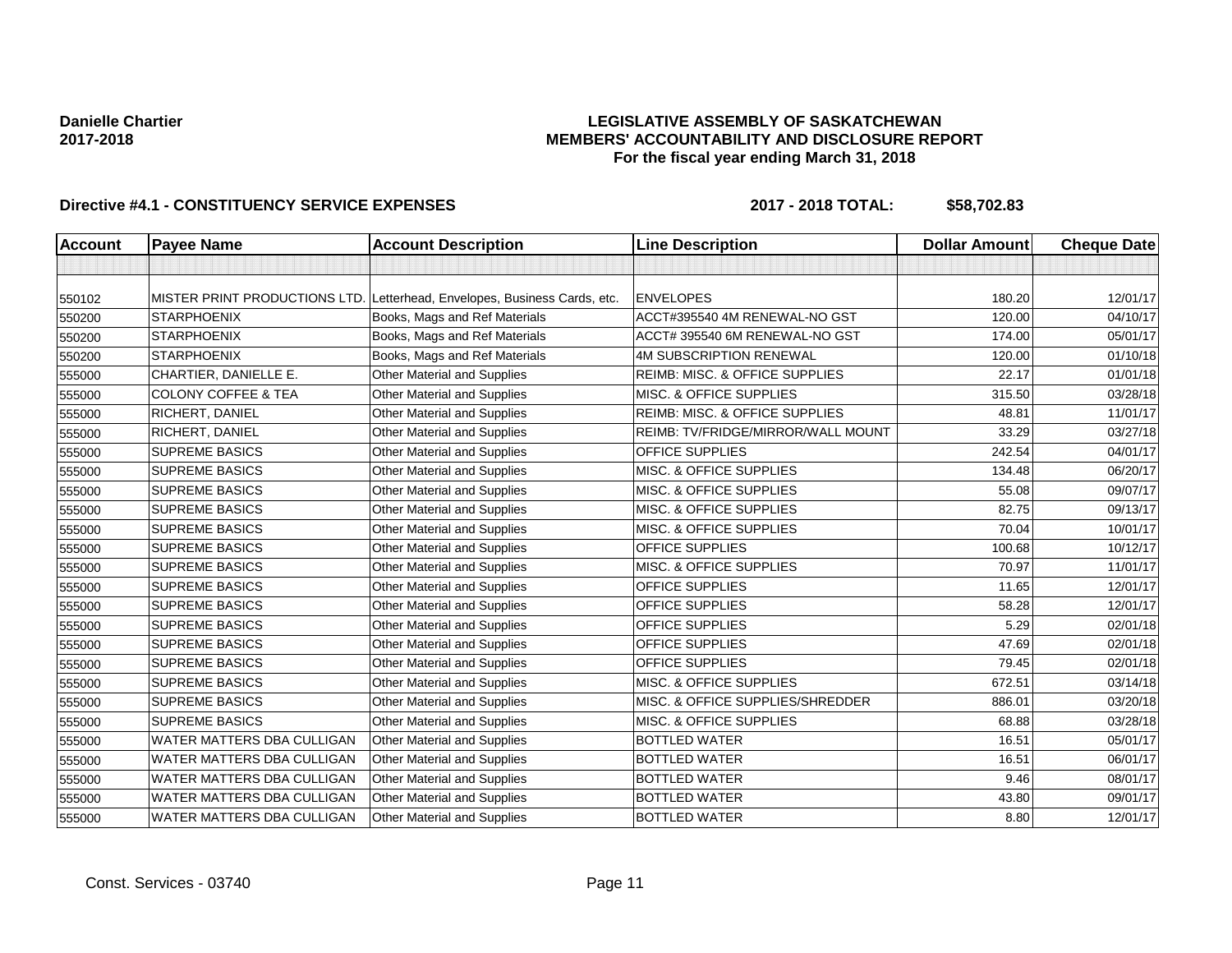## **LEGISLATIVE ASSEMBLY OF SASKATCHEWAN MEMBERS' ACCOUNTABILITY AND DISCLOSURE REPORT For the fiscal year ending March 31, 2018**

| <b>Account</b> | <b>Payee Name</b>                  | <b>Account Description</b>           | <b>Line Description</b>                   | <b>Dollar Amountl</b> | <b>Cheque Datel</b> |
|----------------|------------------------------------|--------------------------------------|-------------------------------------------|-----------------------|---------------------|
|                |                                    |                                      |                                           |                       |                     |
| 555000         | WATER MATTERS DBA CULLIGAN         | Other Material and Supplies          | <b>BOTTLED WATER</b>                      | 9.40                  | 03/01/18            |
| 555000         | <b>IWATER MATTERS DBA CULLIGAN</b> | Other Material and Supplies          | <b>BOTTLED WATER</b>                      | 16.90                 | 03/31/18            |
| 555090         | DAYS PAINTS LTD.                   | Bedding, Table Linen, Etc            | <b>BLINDS</b>                             | 539.54                | 03/22/18            |
| 564600         | <b>POWERLAND</b>                   | Computer Software - Exp              | SOPHOS CLOUD SOFTWARE RENEWAL             | 84.80                 | 12/01/17            |
| 565200         | <b>RICHERT, DANIEL</b>             | Office Furniture and Equipment - Exp | <b>REIMB: TV/FRIDGE/MIRROR/WALL MOUNT</b> | 778.47                | 03/27/18            |
| 565200         | <b>SUPREME BASICS</b>              | Office Furniture and Equipment - Exp | CERAMIC HEATER                            | 68.89                 | 02/01/18            |
| 565200         | <b>SUPREME BASICS</b>              | Office Furniture and Equipment - Exp | MISC. & OFFICE SUPPLIES/SHREDDER          | 847.99                | 03/20/18            |
| 588950         |                                    |                                      | Prepaid Expense Adjustment                | (2,498.00)            | 03/31/18            |
| 588950         |                                    |                                      | Prepaid Expense Adjustment                | 4.010.67              | 04/01/17            |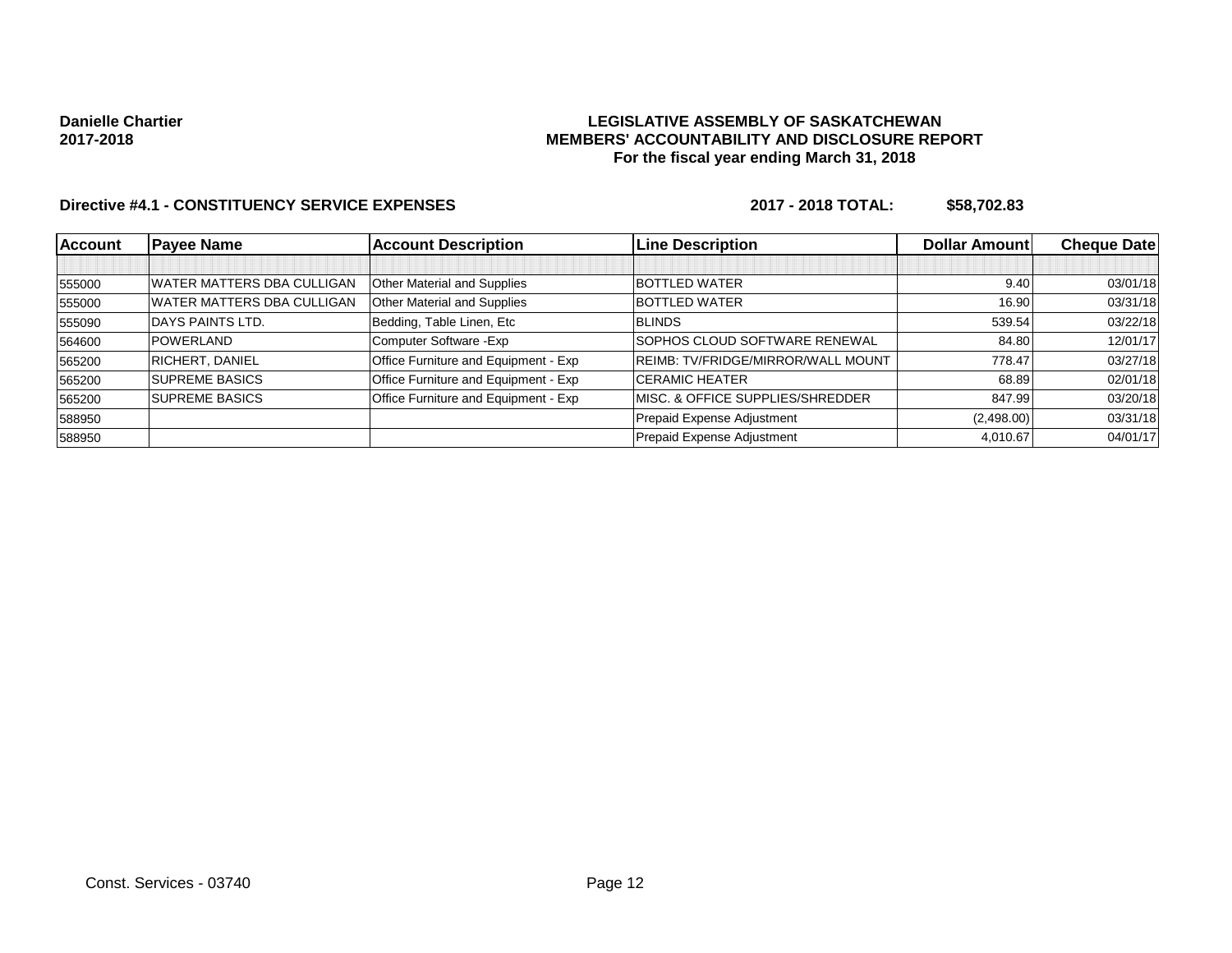## **LEGISLATIVE ASSEMBLY OF SASKATCHEWAN MEMBERS' ACCOUNTABILITY AND DISCLOSURE REPORT For the fiscal year ending March 31, 2018**

# Directive #6 - CONSTITUENCY ASSISTANT EXPENSES 2017 - 2018 TOTAL: \$62,272.33

| <b>Account</b> | <b>Payee Name</b>  | <b>Account Description</b> | <b>Dollar Amount</b> | <b>Cheque Date</b> |
|----------------|--------------------|----------------------------|----------------------|--------------------|
|                |                    |                            |                      |                    |
| 513000         | HYGGEN, VANESSA F. | Out-of-Scope Permanent     | 1,770.74             | 04/11/17           |
| 513000         | HYGGEN, VANESSA F. | Out-of-Scope Permanent     | $-1,770.74$          | 04/11/17           |
| 513000         | HYGGEN, VANESSA F. | Out-of-Scope Permanent     | 1992.08              | 04/25/17           |
| 513000         | HYGGEN, VANESSA F. | Out-of-Scope Permanent     | 1,862.97             | 05/09/17           |
| 513000         | HYGGEN, VANESSA F. | Out-of-Scope Permanent     | 1,770.74             | 05/24/17           |
| 513000         | HYGGEN, VANESSA F. | Out-of-Scope Permanent     | 1,770.74             | 06/06/17           |
| 513000         | HYGGEN, VANESSA F. | Out-of-Scope Permanent     | 1770.74              | 06/20/17           |
| 513000         | HYGGEN, VANESSA F. | Out-of-Scope Permanent     | 1,770.74             | 07/05/17           |
| 513000         | HYGGEN, VANESSA F. | Out-of-Scope Permanent     | 1770.74              | 07/18/17           |
| 513000         | HYGGEN, VANESSA F. | Out-of-Scope Permanent     | 1,770.74             | 08/01/17           |
| 513000         | HYGGEN, VANESSA F. | Out-of-Scope Permanent     | 1992.08              | 08/15/17           |
| 513000         | HYGGEN, VANESSA F. | Out-of-Scope Permanent     | 1770.74              | 08/29/17           |
| 513000         | HYGGEN, VANESSA F. | Out-of-Scope Permanent     | 1,770.74             | 09/12/17           |
| 513000         | HYGGEN, VANESSA F. | Out-of-Scope Permanent     | 1770.74              | 09/26/17           |
| 513000         | HYGGEN, VANESSA F. | Out-of-Scope Permanent     | 1,770.74             | 10/11/17           |
| 513000         | HYGGEN, VANESSA F. | Out-of-Scope Permanent     | 1,770.74             | 10/24/17           |
| 513000         | HYGGEN, VANESSA F. | Out-of-Scope Permanent     | 1770.74              | 11/07/17           |
| 513000         | HYGGEN, VANESSA F. | Out-of-Scope Permanent     | 506.34               | 11/21/17           |
| 513000         | HYGGEN, VANESSA F. | Out-of-Scope Permanent     | 1,770.74             | 12/05/17           |
| 513000         | HYGGEN, VANESSA F. | Out-of-Scope Permanent     | 506.34               | 12/19/17           |
| 513000         | HYGGEN, VANESSA F. | Out-of-Scope Permanent     | $-758.06$            | 01/03/18           |
| 513000         | HYGGEN, VANESSA F. | Out-of-Scope Permanent     | 506.34               | 01/16/18           |
| 513000         | HYGGEN, VANESSA F. | Out-of-Scope Permanent     | $-7,396.16$          | 02/01/18           |
| 513000         | HYGGEN, VANESSA F. | Out-of-Scope Permanent     | 1,770.74             | 02/13/18           |
| 513000         | HYGGEN, VANESSA F. | Out-of-Scope Permanent     | 506.34               | 03/01/18           |
| 513000         | HYGGEN, VANESSA F. | Out-of-Scope Permanent     | $-758.06$            | 03/13/18           |
| 513000         | HYGGEN, VANESSA F. | Out-of-Scope Permanent     | $-758.06$            | 03/27/18           |
| 513000         | HYGGEN, VANESSA F. | Out-of-Scope Permanent     | 2,216.85             | 04/10/18           |
| 514000         | GOSSEN, JUDITH     | Casual/Term                | 517.90               | 04/11/17           |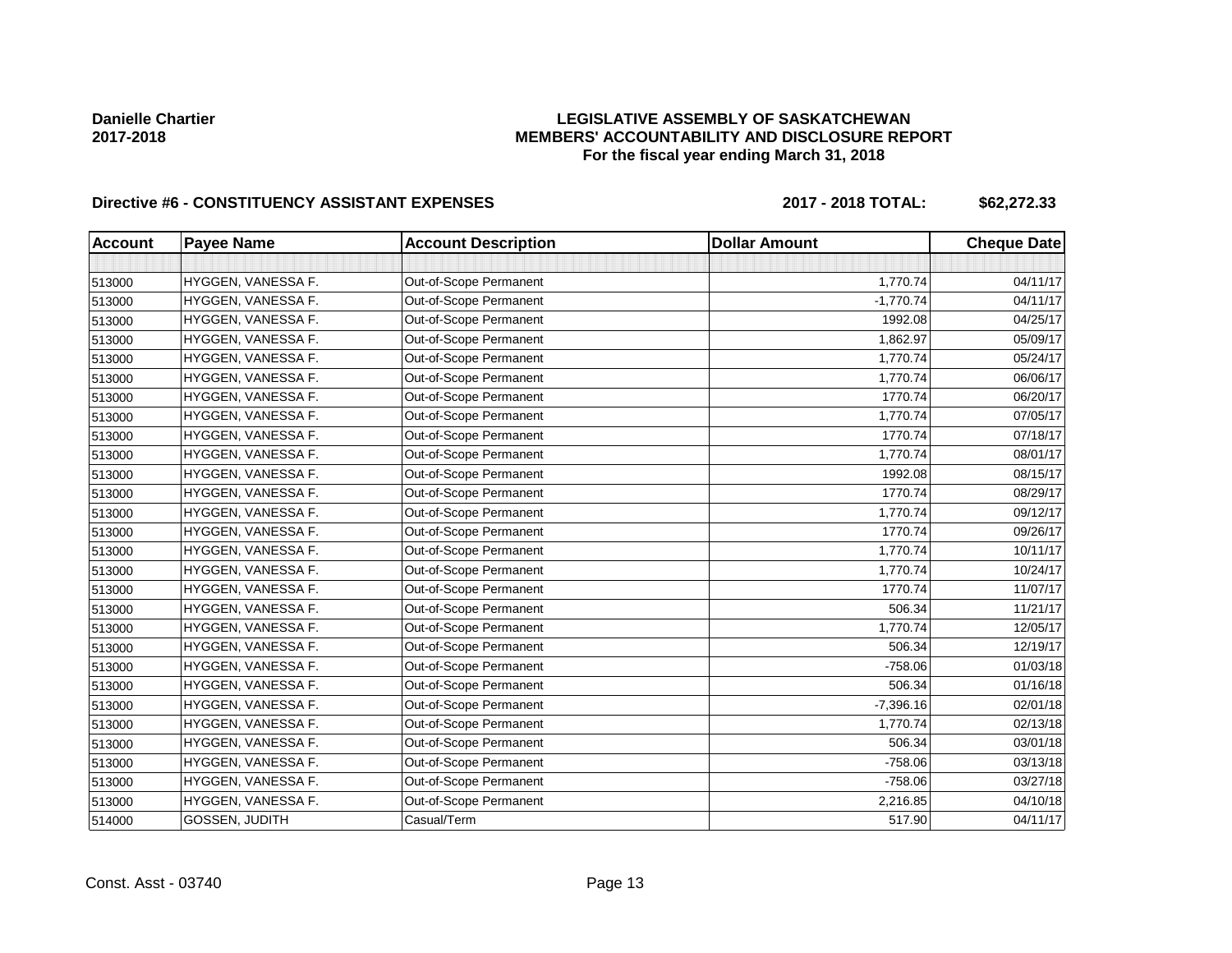## **LEGISLATIVE ASSEMBLY OF SASKATCHEWAN MEMBERS' ACCOUNTABILITY AND DISCLOSURE REPORT For the fiscal year ending March 31, 2018**

## Directive #6 - CONSTITUENCY ASSISTANT EXPENSES 2017 - 2018 TOTAL: \$62,272.33

| <b>Account</b> | <b>Payee Name</b>     | <b>Account Description</b> | <b>Dollar Amount</b> | <b>Cheque Date</b> |
|----------------|-----------------------|----------------------------|----------------------|--------------------|
|                |                       |                            |                      |                    |
| 514000         | <b>GOSSEN, JUDITH</b> | Casual/Term                | $-517.91$            | 04/11/17           |
| 514000         | GOSSEN, JUDITH        | Casual/Term                | 258.95               | 04/25/17           |
| 514000         | GOSSEN, JUDITH        | Casual/Term                | 517.90               | 05/09/17           |
| 514000         | GOSSEN, JUDITH        | Casual/Term                | 625.82               | 05/24/17           |
| 514000         | GOSSEN, JUDITH        | Casual/Term                | 517.90               | 06/06/17           |
| 514000         | <b>GOSSEN, JUDITH</b> | Casual/Term                | 582.65               | 06/20/17           |
| 514000         | GOSSEN, JUDITH        | Casual/Term                | 258.95               | 07/05/17           |
| 514000         | <b>GOSSEN, JUDITH</b> | Casual/Term                | 625.82               | 07/18/17           |
| 514000         | <b>GOSSEN, JUDITH</b> | Casual/Term                | 1035.83              | 08/01/17           |
| 514000         | <b>GOSSEN, JUDITH</b> | Casual/Term                | 384.84               | 08/15/17           |
| 514000         | GOSSEN, JUDITH        | Casual/Term                | 1891.83              | 08/29/17           |
| 514000         | GOSSEN, JUDITH        | Casual/Term                | 1481.81              | 09/12/17           |
| 514000         | <b>GOSSEN, JUDITH</b> | Casual/Term                | 776.88               | 09/26/17           |
| 514000         | GOSSEN, JUDITH        | Casual/Term                | 517.90               | 10/11/17           |
| 514000         | GOSSEN, JUDITH        | Casual/Term                | 258.95               | 10/24/17           |
| 514000         | GOSSEN, JUDITH        | Casual/Term                | 517.9                | 11/07/17           |
| 514000         | <b>GOSSEN, JUDITH</b> | Casual/Term                | 517.90               | 11/21/17           |
| 514000         | GOSSEN, JUDITH        | Casual/Term                | 517.90               | 12/05/17           |
| 514000         | GOSSEN, JUDITH        | Casual/Term                | 258.95               | 12/19/17           |
| 514000         | <b>GOSSEN, JUDITH</b> | Casual/Term                | 697.75               | 01/03/18           |
| 514000         | GOSSEN, JUDITH        | Casual/Term                | 258.95               | 01/16/18           |
| 514000         | GOSSEN, JUDITH        | Casual/Term                | 517.90               | 02/01/18           |
| 514000         | GOSSEN, JUDITH        | Casual/Term                | 517.9                | 02/13/18           |
| 514000         | <b>GOSSEN, JUDITH</b> | Casual/Term                | 517.9                | 03/01/18           |
| 514000         | GOSSEN, JUDITH        | Casual/Term                | 517.9                | 03/13/18           |
| 514000         | GOSSEN, JUDITH        | Casual/Term                | 661.78               | 03/27/18           |
| 514000         | GOSSEN, JUDITH        | Casual/Term                | 258.95               | 04/10/18           |
| 514000         | RICHERT, DANIEL       | Casual/Term                | 1,004.83             | 09/12/17           |
| 514000         | SMITH, CARLA L.       | Casual/Term                | 504.74               | 04/11/17           |